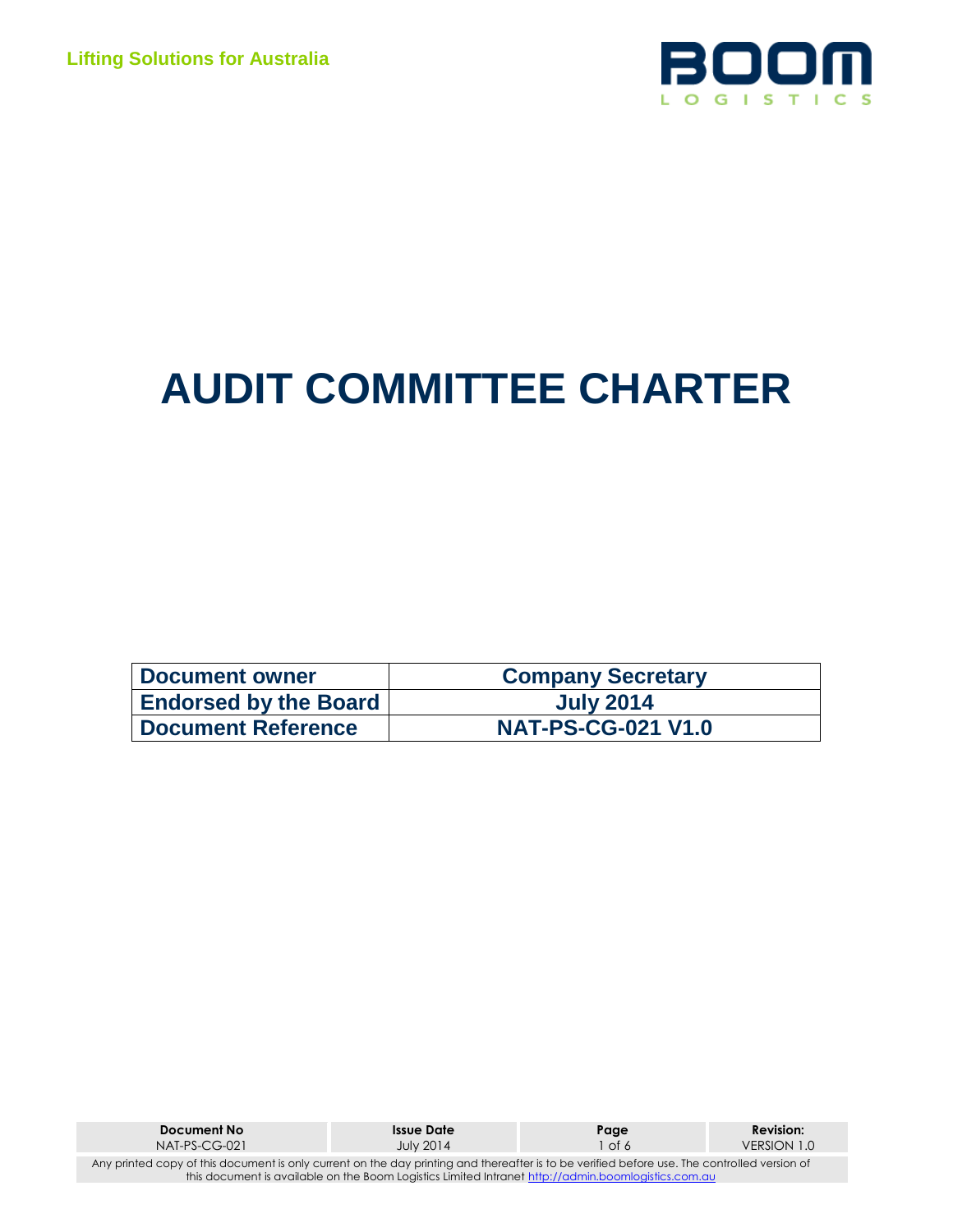

## **AUDIT COMMITTEE CHARTER**

## **1. Preamble**

The Audit Committee is a sub-committee of the Board of Boom Logistics Limited.

## **2. Charter review**

The Audit Committee Charter will be reviewed annually. Any changes will require the approval of the Board.

## **3. Objectives**

The primary objectives of the Audit Committee are to assist the Directors of Boom Logistics Limited to discharge their obligations with respect to oversight of:

- the integrity and quality of interim and annual financial reporting and disclosures;
- compliance with relevant laws, regulations, standards and codes;
- adequacy of the internal control framework; and
- integrity of the internal and external audit functions.

### **4. Composition**

The Audit Committee shall comprise:

- only non-executive directors;
- a majority of independent directors;
- an independent chairperson who is not the chairperson of the Board; and
- at least three members.

All members of the Audit Committee must be financially literate, with at least one member being a qualified accountant or other financial professional and some members who have an understanding of the industry in which the entity operates.

### **5. Meetings**

- The Audit Committee will hold at least four regular meetings each year, with additional meetings called by the Chairman of the Audit Committee as required, or if formally requested by any member of the Committee, the Chief Executive Officer, the Internal or External Auditor.
- An annual schedule of Audit Committee meetings and activities will be established.

| Document No                                                                                                                                  | Issue Date       | Page     | <b>Revision:</b> |  |  |
|----------------------------------------------------------------------------------------------------------------------------------------------|------------------|----------|------------------|--|--|
| $NAT-PS-CG-021$                                                                                                                              | <b>July 2014</b> | $2$ of 6 | VERSION 1.0      |  |  |
| Any printed copy of this document is only current on the day printing and thereafter is to be verified before use. The controlled version of |                  |          |                  |  |  |
| this document is available on the Boom Logistics Limited Intranet http://admin.boomlogistics.com.au                                          |                  |          |                  |  |  |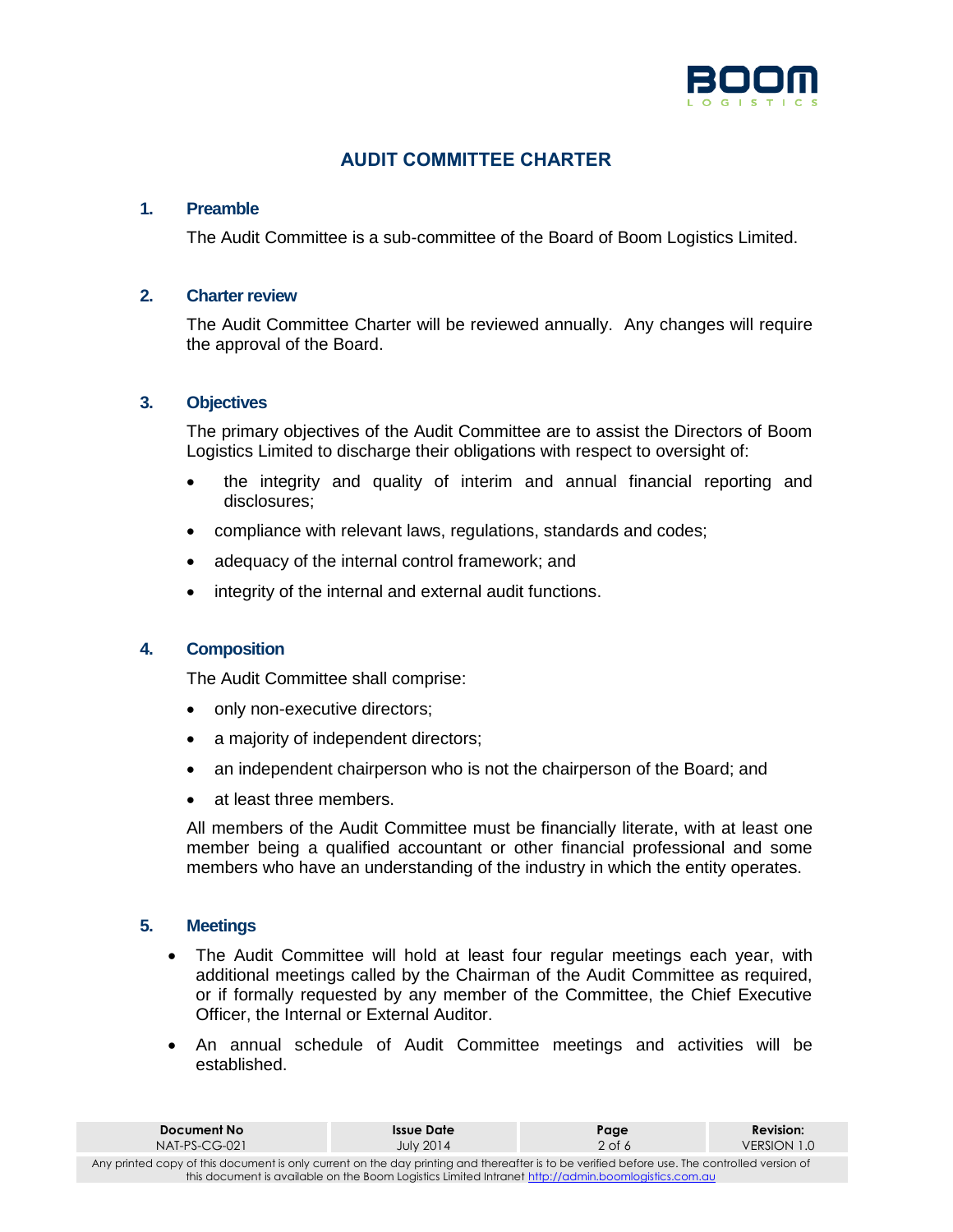

- After endorsement by the Chairman of the Audit Committee, the agenda papers will be distributed to all meeting invitees at least five working days prior to each meeting.
- A quorum will comprise any two members of the Committee.
- The Company Secretary, or nominee, will maintain a formal record of the business of each meeting.
- A copy of the minutes of each meeting will be distributed to all Board members.
- The Chairman of the Audit Committee will report key issues arising and any recommendations of the Audit Committee to the Board meeting following each Audit Committee meeting.
- The following people may be invited to attend all or part of an Audit Committee meeting:
	- Chief Executive Officer;
	- Chief Financial Officer;
	- Group Financial Controller;
	- •Internal Auditor:
	- External Auditor; and
	- other staff members or external parties as requested by the Committee.

Any member of the Board may attend any Audit Committee meeting.

### **6. Duties and Responsibilities**

The Audit Committee may consider any matter concerning the financial affairs of the company, the internal control environment, the internal audit, the external audit and any other issues referred to it by the Board. The Audit Committee will discharge its objectives, as defined in Section 2 above, as follows.

## **6.1 Financial Reporting**

Review and make recommendations to the Board in relation to**:**

- all half yearly, annual and other financial reports distributed externally, with particular emphasis on the integrity and completeness of information and key disclosures;
- the integrity of the company's financial systems and processes;
- the appropriateness of the company's accounting policies and practices and consistency with current and emerging accounting standards;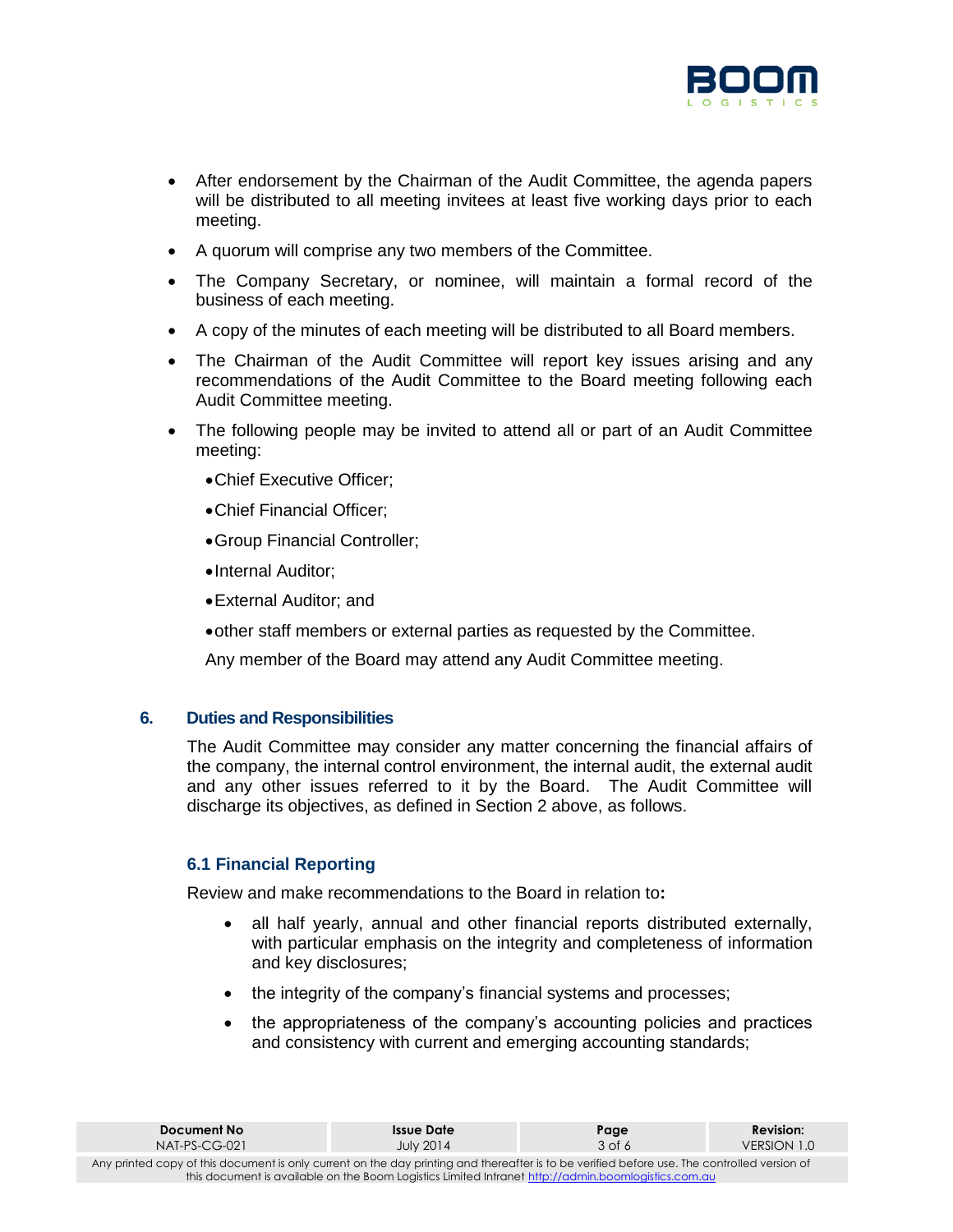

- its assessment of whether external financial reporting is consistent with committee members' information and knowledge and is adequate for shareholders' needs;
- its assessment of management's processes supporting external reporting; and
- its review of the declarations required by section 295A of the Corporations Act 2001 from the chief executive officer and chief financial officer (i.e. that the company has a sound system of risk management and internal control and that the system is operating effectively in all material respects in relation to financial reporting risks).

When satisfied with the propriety and integrity of the financial reports and disclosures, the Audit Committee will recommend release of the information to the Board.

## **6.2 Internal Control**

Monitor and report to the Board, on the establishment and maintenance of an appropriate internal control framework, including information systems.

#### **6.3 Internal Audit**

Monitor and report to the Board with regard to the activities and effectiveness of internal audit, including:

- approving the engagement terms and conditions of the internal auditor;
- approving the internal audit charter;
- approving the annual internal audit objectives and risk-based work plan;
- review of the internal audit reports and actions taken by management;
- review of internal audit's periodic reports on the generally observed compliance with internal control and financial practices, provided in addition to reports on specifically agreed reviews;
- overseeing the process, and review the procedures, for the selection, appointment and removal of the internal auditor; and
- assessing the performance and independence of the internal auditor and considering whether the provision of any non-audit services compromises the independence of the internal auditor.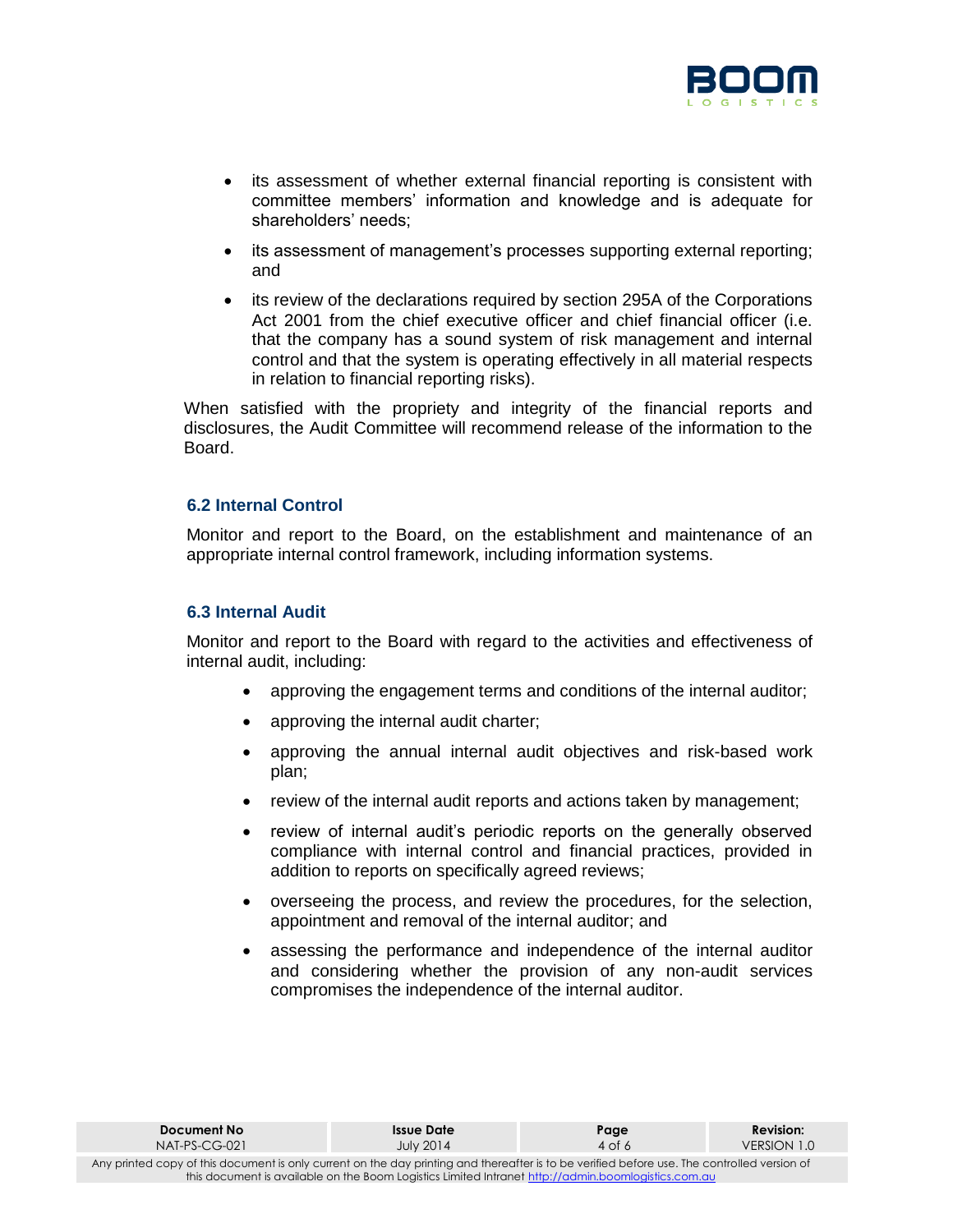

## **6.4 External Audit**

Monitor and report to the Board with regard to the activities and performance of the external auditor, including:

- review the annual audit plan of the external auditors, and approve the external audit remuneration;
- review with external auditors the outcomes of the annual audits, ensuring that any reported major deficiencies or weaknesses in controls have been identified and that appropriate and timely corrective action is taken by management;
- oversee the process, and review the procedures, for the selection, appointment and removal of the external auditor, including rotation of external audit partner and make appropriate recommendations to the Board; and
- assessment of the performance and independence of the external auditors and consider whether the provision of any non-audit services compromises the independence of the external auditors.

### **6.5 Compliance**

- Review and make recommendations to the Board in relation to compliance with relevant laws and regulations and the organisational programs in place to provide reasonable assurance of compliance.
- It should be noted that this responsibility excludes Health, Safety and Environmental related compliance that is specifically dealt with by Boom's HSE&Q Committee.

### **6.7 Code of Ethics**

- Ensure that a Corporate Code of Conduct is maintained and that there are processes in place for administering the Code. The Committee is to review Management's processes for promoting compliance with the code (such as training and communications), as well as the action taken in relation to any significant breaches.
- Ensure that a Speaking Up Policy is maintained and that there are processes in place for administering the Policy. The Committee is to review Management's processes for promoting compliance with the Policy (such as training and communications), as well as the action taken in relation to any significant matters reported.
- The Committee should also review and make recommendations to the Board in relation to policies and processes to manage related party transactions and potential conflicts of interest.

| Document No                                                                                                                                  | <b>Issue Date</b> | Page   | <b>Revision:</b> |  |  |
|----------------------------------------------------------------------------------------------------------------------------------------------|-------------------|--------|------------------|--|--|
| $NAI-PS-CG-021$                                                                                                                              | <b>July 2014</b>  | 5 of 6 | VERSION 1.0      |  |  |
| Any printed copy of this document is only current on the day printing and thereafter is to be verified before use. The controlled version of |                   |        |                  |  |  |
| this document is available on the Boom Logistics Limited Intranet http://admin.boomlogistics.com.au                                          |                   |        |                  |  |  |